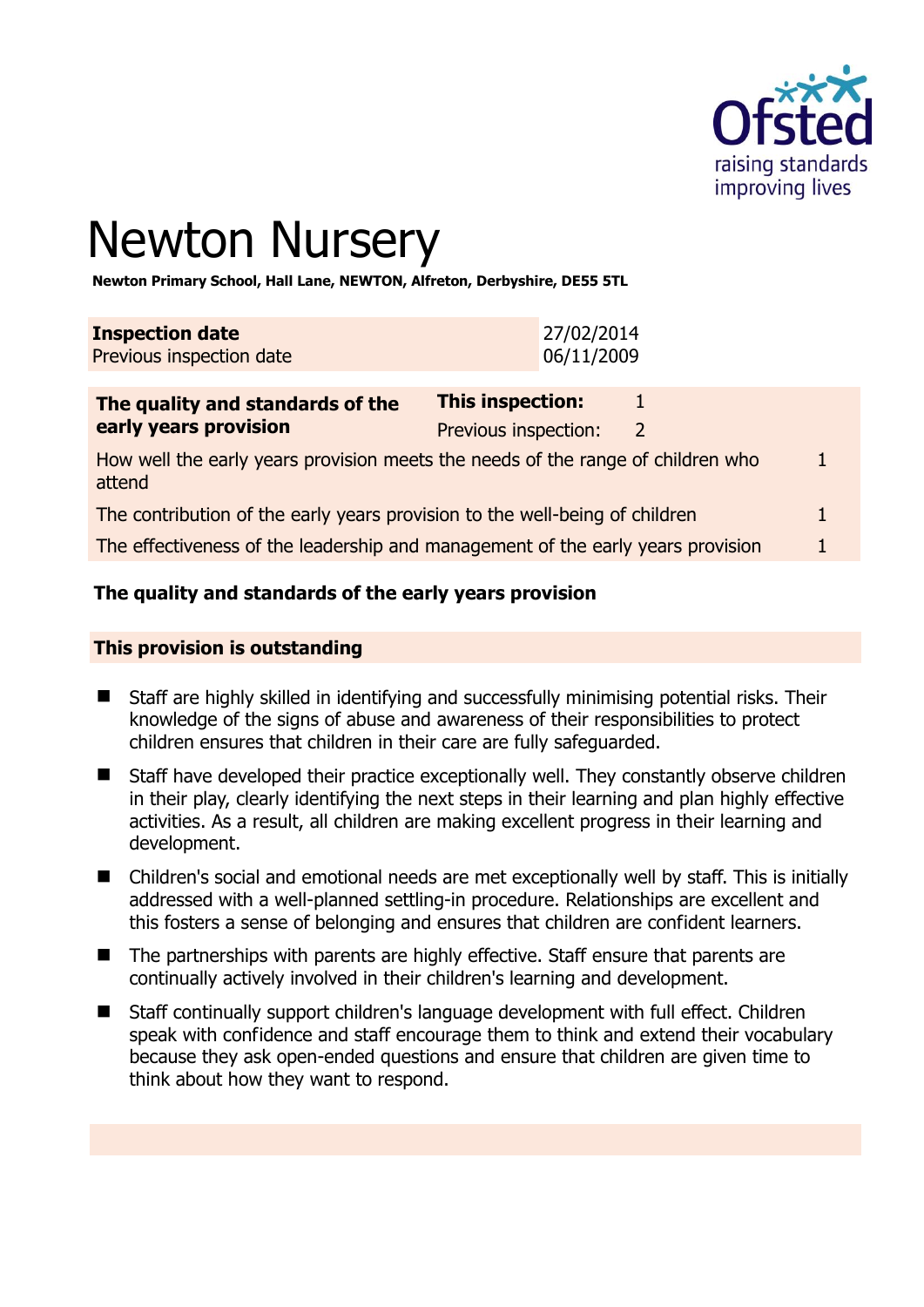# **Information about this inspection**

Inspections of registered early years provision are:

- $\bullet$  scheduled at least once in every inspection cycle the current cycle ends on 31 July 2016
- scheduled more frequently where Ofsted identifies a need to do so, for example where provision was previously judged inadequate
- **•** brought forward in the inspection cycle where Ofsted has received information that suggests the provision may not be meeting the legal requirements of the Early Years Foundation Stage or where assessment of the provision identifies a need for early inspection
- **•** prioritised where we have received information that the provision is not meeting the requirements of the Early Years Foundation Stage and which suggests children may not be safe
- scheduled at the completion of an investigation into failure to comply with the requirements of the Early Years Foundation Stage.

# **Inspection activities**

- The inspector toured the premises.
- $\blacksquare$ The inspector observed practice and interaction between staff and children during play and at snack time.
- The inspector looked at a range of documentation including parents' written comments, policies and procedures.
- $\blacksquare$ The inspector spoke with the manager and staff at appropriate times throughout the inspection.
- The inspector examined the children's learning development records and observation, planning and assessment procedures.

# **Inspector**

Ruth Hudson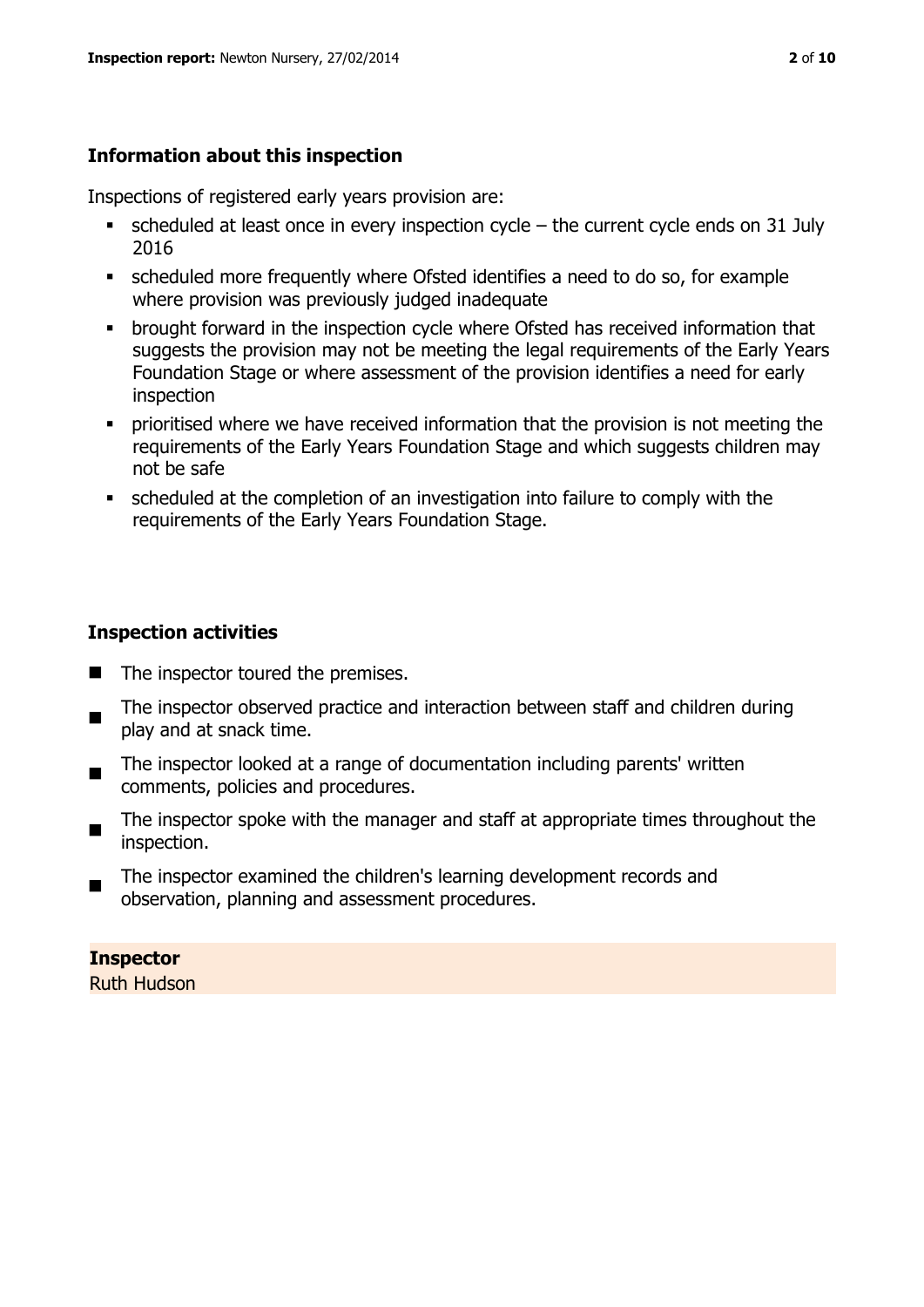# **Full report**

### **Information about the setting**

Newton Nursery was registered in 2004 and is on the Early Years Register. It is situated in Alfreton, Derbyshire and is managed by a voluntary committee. The nursery serves the local area and is accessible to all children. It operates from a classroom in the local school and there is an enclosed area available for outdoor play. The nursery employs seven members of childcare staff, all of whom hold appropriate early years qualifications at level 3. The nursery opens Monday to Friday during term time only. Sessions are from 8.50am until 11.50am. Children attend for a variety of sessions. There are currently 31 children attending who are in the early years age group. The nursery provides funded early education for two-, three- and four-year-old children. It supports a number of children with special educational needs and/or disabilities.

# **What the setting needs to do to improve further**

#### **To further improve the quality of the early years provision the provider should:**

■ consider enriching the sensory area in the garden, so that it can be used all vear round to develop all the children's senses and excite their interest in the natural world.

#### **Inspection judgements**

#### **How well the early years provision meets the needs of the range of children who attend**

Staff have an extensive knowledge of the Early Years Foundation Stage and an excellent understanding of how children learn. They have very high expectations of the children attending based on their assessments of the children's starting points. This is because they collect detailed information from parents when children start attending the nursery. These, together with their own initial observations and assessments, provide staff with a clear baseline for children's learning. Children's progress and development is observed and monitored extremely well with development records updated regularly and children's individual next steps in learning are fully included in the planning of further activities. This enables staff to plan rich, varied and imaginative experiences across all seven areas of learning. These are constantly adapted so that they fully reflect each child's individual play and learning needs. As a result, children make rapid progress in their learning and development. Children with special educational needs and/or disabilities receive timely interventions, because staff can easily identify any support they may require. This also ensures that children are extremely well prepared for their next steps in education.

Children have access to a stimulating environment both indoors and outdoors and enthusiastically choose from an excellent variety of activities and resources that are safe and meet their development needs exceptionally well. Staff consistently offer excellent support and they inspire and motivate children to get involved and learn. They skilfully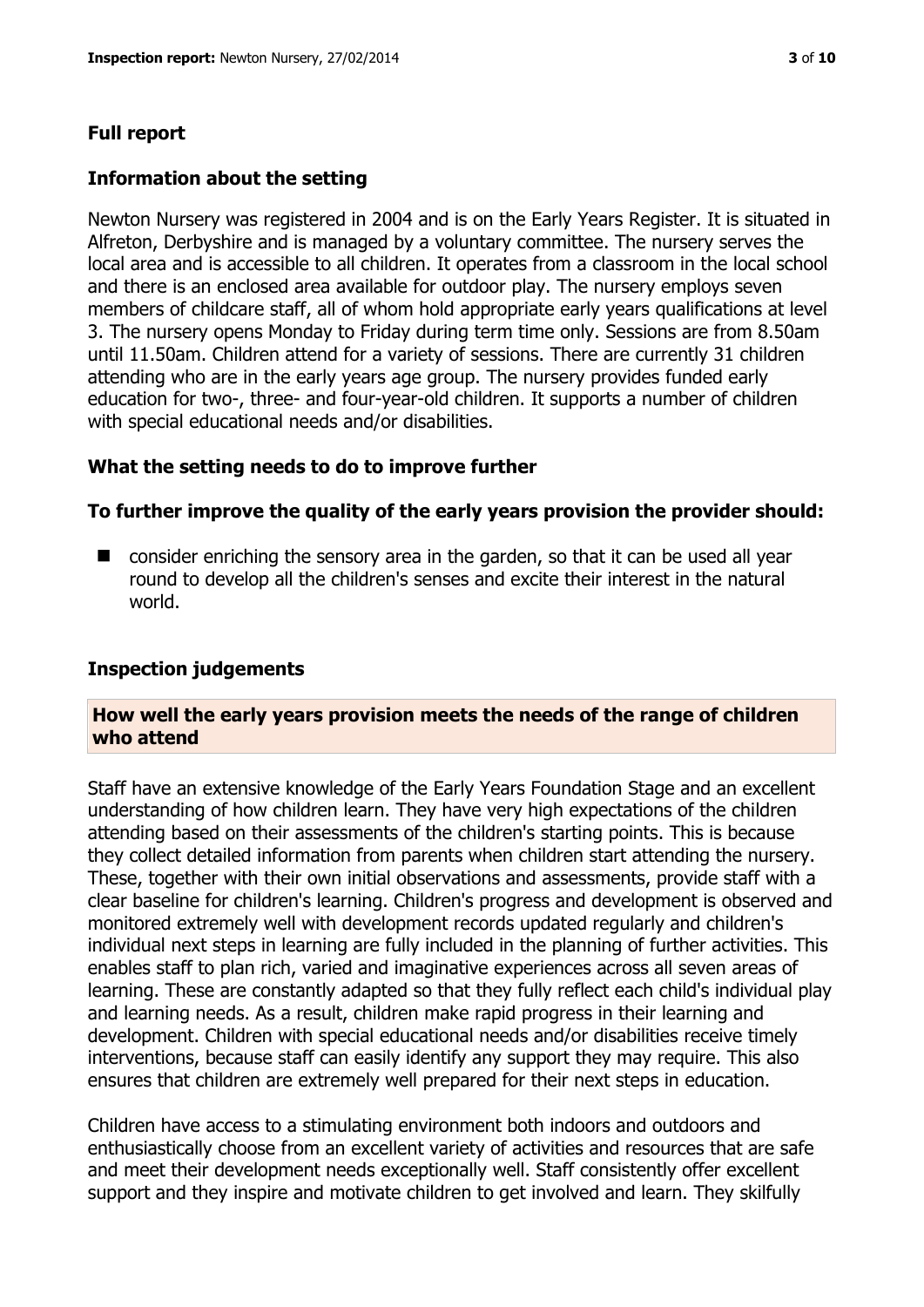promote children's learning because they join in with children's pretend play when they are invited to do so, but also ensure that children are left to lead their own play. Communication and language development is exceptionally well promoted by staff. When they talk with children they ensure that any questions asked are open ended and that children are fully encouraged to think about how they want to respond. Children's physical development is given a high priority; the large outdoor area houses climbing and sliding equipment and a large range of wheeled vehicles. The children have built their own weather station and delight in measuring the rainfall and filling in the weather chart. They grow organic vegetables in containers. Quiet areas are available for children in this printrich environment. However, there is scope to enrich the sensory area in the garden so that it can be used all year round to develop all the children's senses and excite their interest in the natural world.

Manipulative skills are practised daily, with excellent use being made of a full range of safe small tools and toys. Resources, such as paint, play dough, and cutting and sticking activities are always available. For example, children bake bread kneading and rolling the dough using a variety of tools to cut and shape the dough before baking. Opportunities for children to explore and investigate are superb. Children play with wood pellets and pine cones in a sand tray. They want to make their island higher and after discussions with staff and experimenting, they circle the pine cones carefully pouring in the wood pellets, delighting in their growing island and celebrating with staff. Staff extend the activity by asking what they think will happen if water is poured on them, encouraging children to problem solve and think critically. As water pours on the pellets, the children gasp in amazement as they expand and the texture changes. Skilful questioning enables the children to describe what they can see. Communication with parents is excellent with regard to sharing information to ensure that every child makes as much progress as they can. Parents are very actively involved in their children's learning in a wide range of ways. For example, they receive ideas about activities they can carry out at home with their child and regularly come into the nursery to discuss their child's progress. Regular newsletters and meetings result in outstanding partnerships with parents. Partnerships with other early years providers are highly effective in order to ensure consistency of care and learning.

#### **The contribution of the early years provision to the well-being of children**

Children's emotional well-being is extremely well supported through a highly effective and well-established key person system. They share very positive relationships with the highly skilled and approachable staff, who are caring and sensitive to each child's individual needs. Staff spend time talking to parents in detail about their children and provide a settling-in process to make sure every child feels especially secure. Children are extremely confident to try new things and fully participate in the exciting activities the nursery has to offer. All parents know who their child's key person is because there is a gradual settlingin procedure where staff, children and parents build relationships. During the highly effective settling-in period staff work with parents to understand children's individual routines and their starting points. This means they can support children to settle, while at the same time, engaging them in activities and learning opportunities that stimulate them and support them to learn and develop.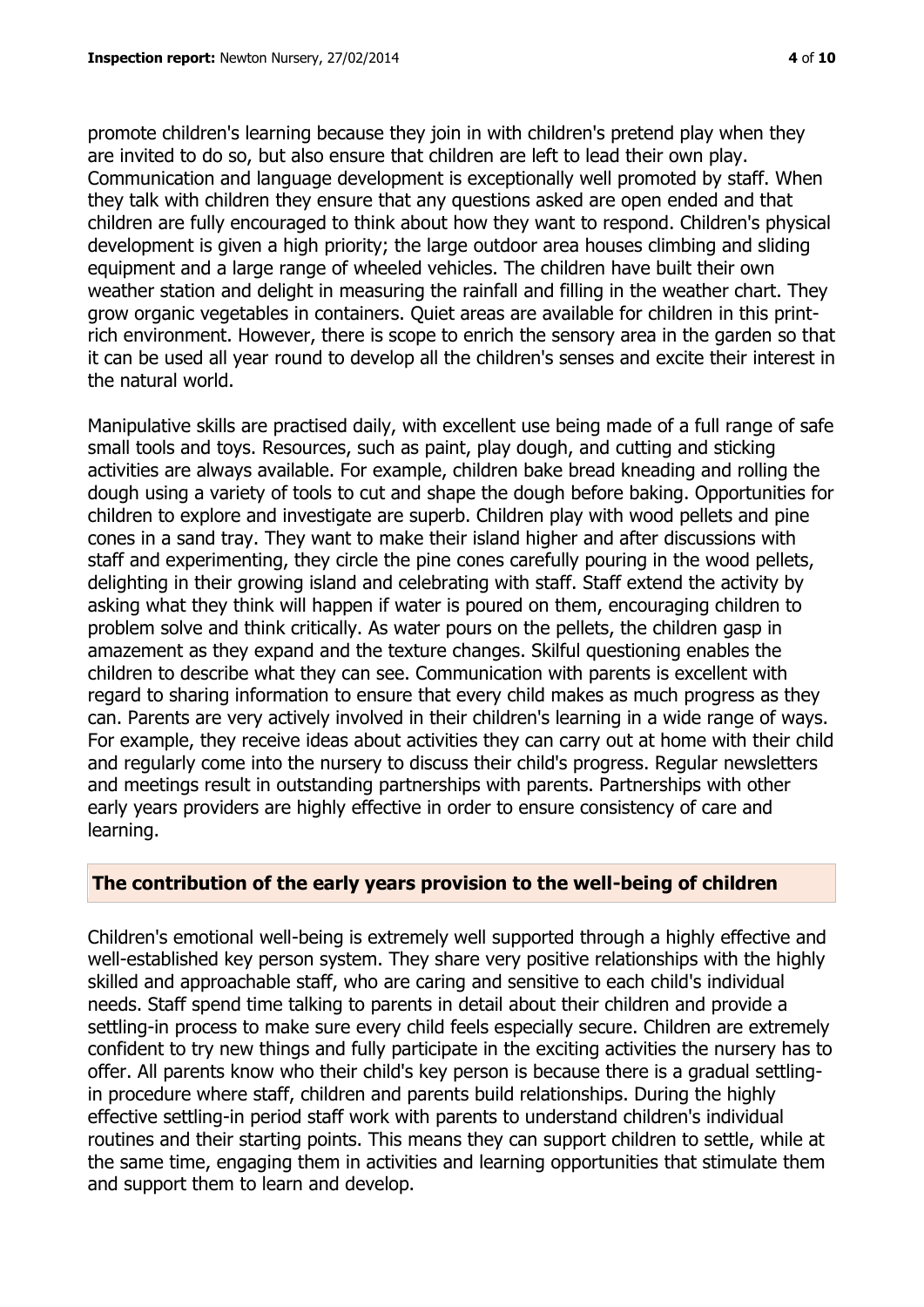Children learn about expected levels of behaviour from the positive role modelling of practitioners and from each other. Children's behaviour is exemplary because practitioners provide clear boundaries and implement the behaviour management policy consistently throughout the nursery. Staff manage inappropriate behaviour in a calm, sensitive way that is appropriate to children's age and stage of development. As a result, the nursery is full of happy, settled and exceptionally well-behaved children. There is an excellent focus on outdoor physical activities and this enables all children to develop very good control of their bodies and to benefit fully from lots of fresh air. The attention given to promoting children's health is excellent. Meticulous systems are in place to ensure their individual health or dietary needs are met at snack time and practitioners are vigilant in promoting very good hygiene as a matter of course in their daily routines.

Children have excellent opportunities to learn about self-care from an early age. For example, children independently wash their hands after using the toilet and before eating. Children learn to behave very responsibly from a young age and to cooperate within a group. They show a high regard for keeping themselves and their environment safe and they are aware of others as they move safely around the nursery. Staff are extremely keen to allow children the opportunity to take calculated risks. They understand the importance of children learning through active play and talk about the safety implications of activities. As a result, children are developing excellent levels of safety understanding, confidence and self-esteem. These opportunities support children to develop skills for the future and learn how to keep themselves safe from harm.

#### **The effectiveness of the leadership and management of the early years provision**

The manager ensures safeguarding is given very high priority and all staff working in the nursery are fully aware of their responsibilities to protect children from abuse and neglect. The nursery has robust procedures for recruitment, vetting and induction to assess the suitability of staff working with children. All staff attend regular safeguarding training and hold a first aid certificate. Thorough and continuously updated safeguarding policies and procedures are known by staff and underpin the excellent practice. All documentation related to safeguarding and welfare requirements is completed to an exemplary standard to support the safe and effective running of the nursery. Comprehensive policies and procedures to promote children's health, safety and welfare are fully in place and are effectively implemented. For example, robust risk assessments of the premises and resources are in place. All accidents in the nursery are regularly monitored, enabling staff to act quickly to collate and analyse information and minimise further accidents. As a result children are kept extremely safe.

The manager and staff members use their wealth of experience and superb skills effectively to continually monitor the educational programmes successfully. Consequently, they ensure that children's care and learning needs are robustly addressed. Staff are highly successful in ensuring that all children make as much progress as they can in relation to their starting points. This means children make outstanding progress towards the early learning goals. A clear and comprehensive self-evaluation form has been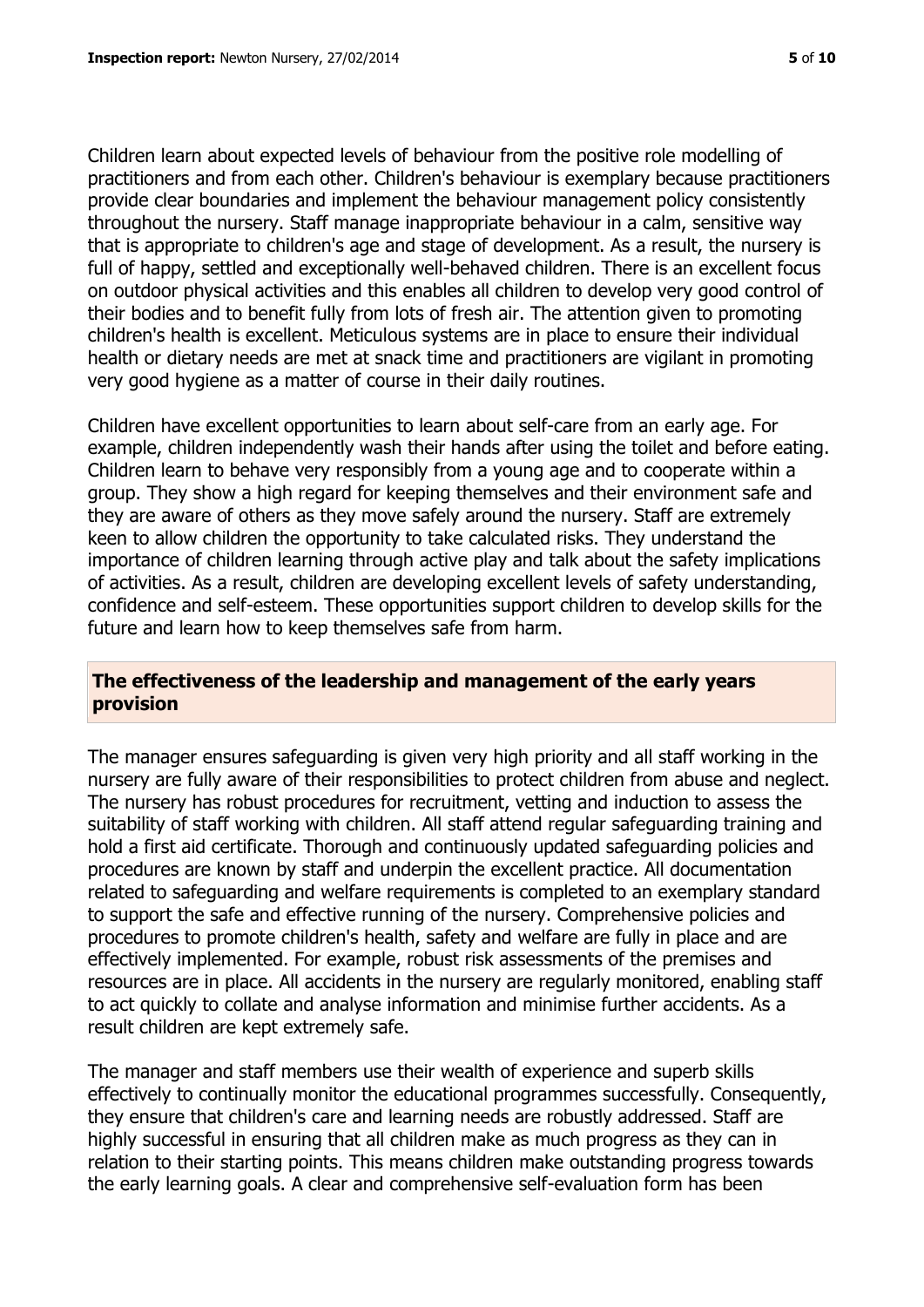submitted to Ofsted. Staff have produced an action plan for further development of the nursery. Staff seek and welcome the opinions of parents in order to improve practice. Excellent procedures for monitoring, supervision meetings and appraisal are fully embedded. The information obtained from parents on their child's individual care and learning is comprehensive and communication between staff and parents is superior. This ensures that they work exceptionally well together to meet all children's different needs. Staff ensure that links with other early years providers are strong in order to ensure a fully cohesive approach to each child's care and learning. Excellent relationships with the school ensure that children's journeys in to school are seamless.

Partnerships with parents are superb. They are provided with a wealth of well-presented and useful information on noticeboards, through newsletters, booklets about the Early Years Foundation Stage and verbal updates of what children have been doing each day. Staff see parents as full and active partners in the nursery. Highly effective partnerships with parents and other providers ensure that children's needs are quickly identified and exceptionally well met. Children who require the involvement of external professionals are supported by staff at the highest level because of their outstanding understanding of the importance of partnership working. For example, children with specific medical and health requirements are cared for by staff who have a superb knowledge of their needs and receive specific training to ensure they consistently receive the very highest standard of care.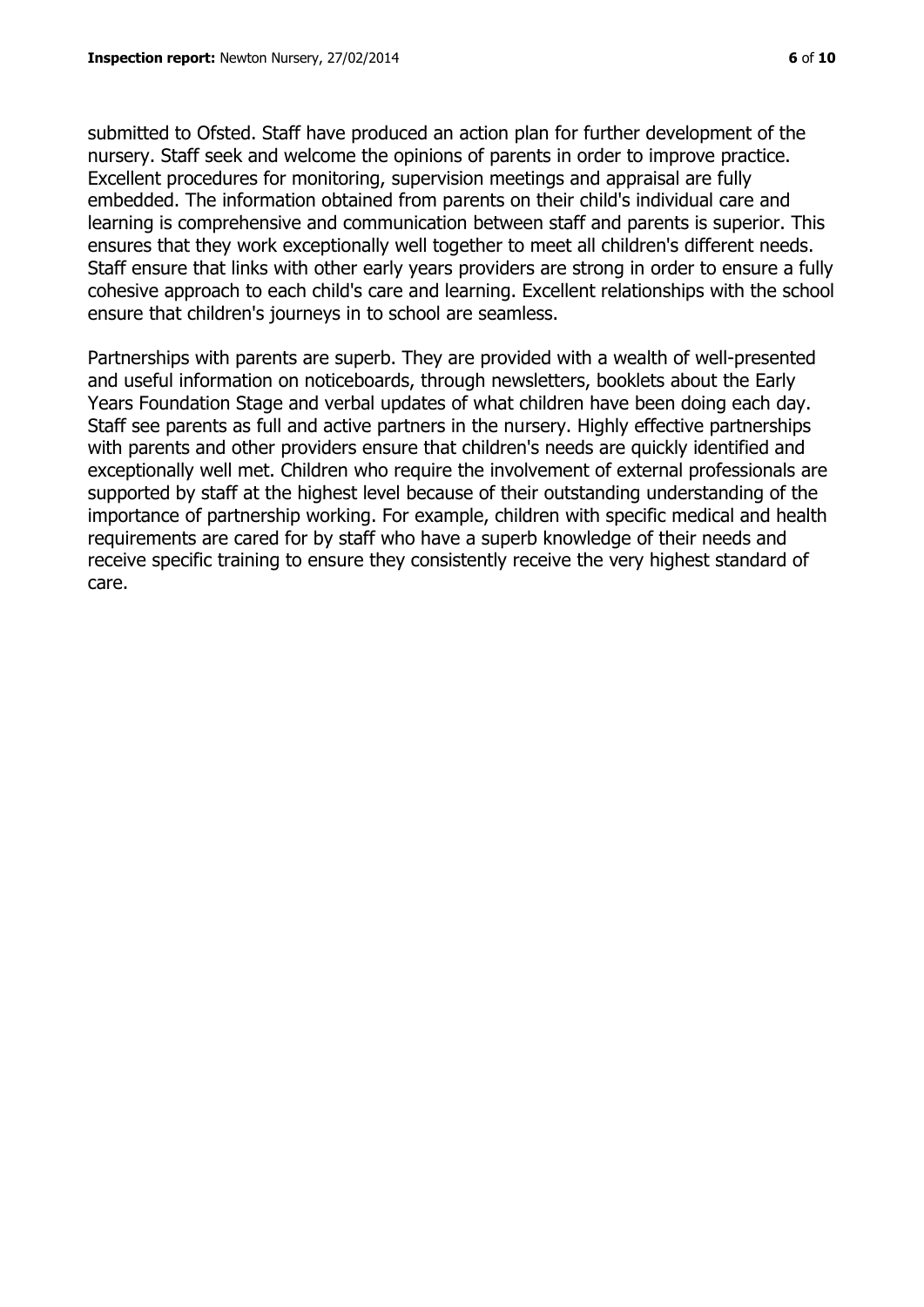# **What inspection judgements mean**

# **Registered early years provision**

| <b>Grade</b> | <b>Judgement</b>        | <b>Description</b>                                                                                                                                                                                                                                                                                                                                                                                |
|--------------|-------------------------|---------------------------------------------------------------------------------------------------------------------------------------------------------------------------------------------------------------------------------------------------------------------------------------------------------------------------------------------------------------------------------------------------|
| Grade 1      | Outstanding             | Outstanding provision is highly effective in meeting the needs<br>of all children exceptionally well. This ensures that children are<br>very well prepared for the next stage of their learning.                                                                                                                                                                                                  |
| Grade 2      | Good                    | Good provision is effective in delivering provision that meets<br>the needs of all children well. This ensures children are ready<br>for the next stage of their learning.                                                                                                                                                                                                                        |
| Grade 3      | Requires<br>improvement | The provision is not giving children a good standard of early<br>years education and/or there are minor breaches of the<br>safeguarding and welfare requirements of the Early Years<br>Foundation Stage. It will be monitored and inspected within<br>twelve months of the date of this inspection.                                                                                               |
| Grade 4      | Inadequate              | Provision that is inadequate requires significant improvement<br>and/or enforcement action. The provision is failing to give<br>children an acceptable standard of early years education and/or<br>is not meeting the safeguarding and welfare requirements of<br>the Early Years Foundation Stage. It will be monitored and<br>inspected again within six months of the date of this inspection. |
| Met          |                         | The provision has no children on roll. The inspection judgement<br>is that the provider continues to meet the requirements for<br>registration.                                                                                                                                                                                                                                                   |
| Not met      |                         | The provision has no children on roll. The inspection judgement<br>is that the provider does not meet the requirements for<br>registration.                                                                                                                                                                                                                                                       |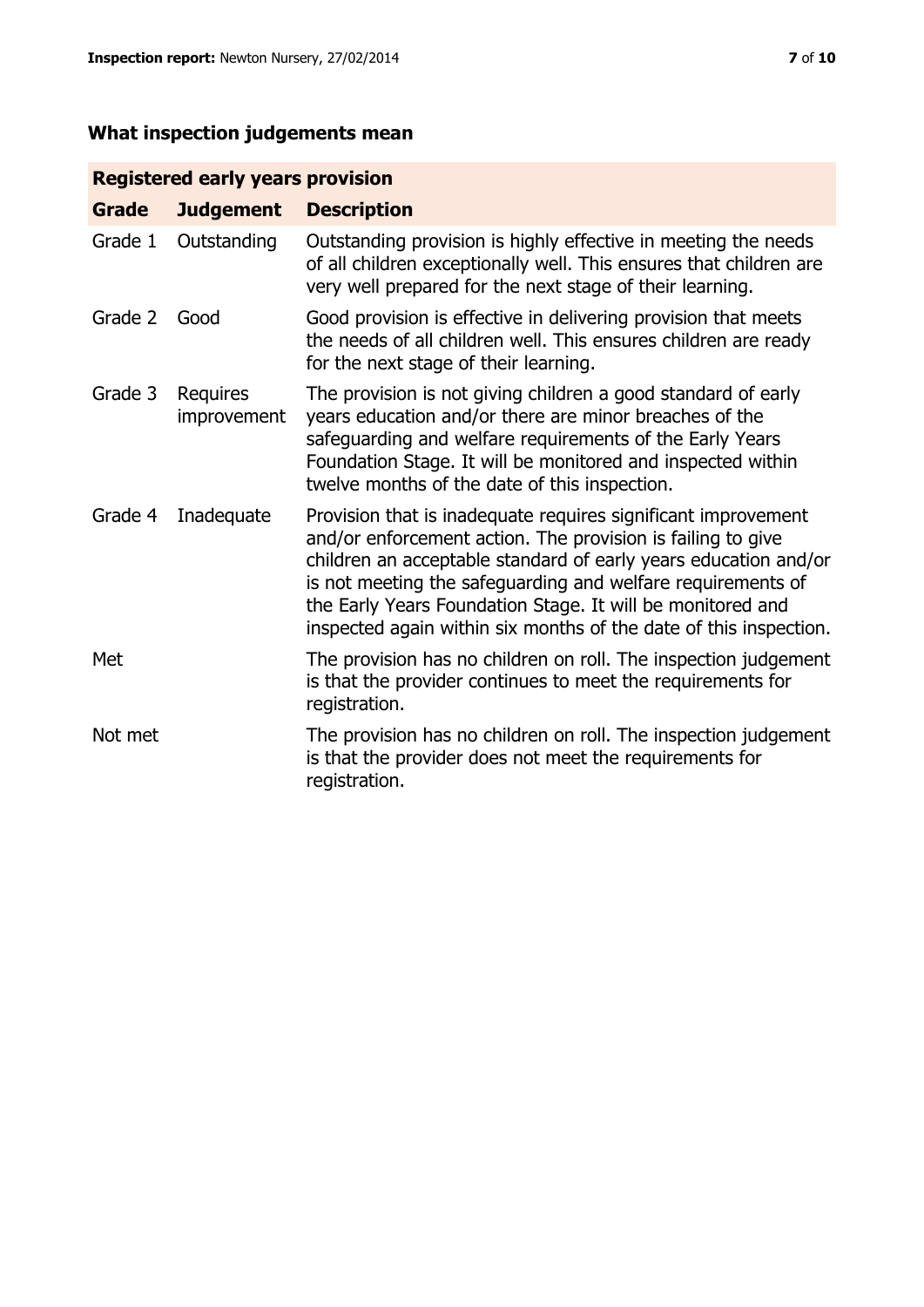### **Inspection**

This inspection was carried out by Ofsted under sections 49 and 50 of the Childcare Act 2006 on the quality and standards of provision that is registered on the Early Years Register. The registered person must ensure that this provision complies with the statutory framework for children's learning, development and care, known as the Early Years Foundation Stage.

# **Setting details**

| Unique reference number            | EY294310                        |
|------------------------------------|---------------------------------|
| <b>Local authority</b>             | Derbyshire                      |
| <b>Inspection number</b>           | 872934                          |
| <b>Type of provision</b>           |                                 |
| <b>Registration category</b>       | Childcare - Non-Domestic        |
| Age range of children              | $0 - 5$                         |
| <b>Total number of places</b>      | 26                              |
| Number of children on roll         | 31                              |
| <b>Name of provider</b>            | <b>Newton Nursery Committee</b> |
| <b>Date of previous inspection</b> | 06/11/2009                      |
| <b>Telephone number</b>            | 01773 874745                    |

Any complaints about the inspection or the report should be made following the procedures set out in the guidance *'Complaints procedure: raising concerns and making complaints* about Ofsted', which is available from Ofsted's website: www.ofsted.gov.uk. If you would like Ofsted to send you a copy of the guidance, please telephone 0300 123 4234, or email enquiries@ofsted.gov.uk.

# **Type of provision**

For the purposes of this inspection the following definitions apply:

Full-time provision is that which operates for more than three hours. These are usually known as nurseries, nursery schools and pre-schools and must deliver the Early Years Foundation Stage. They are registered on the Early Years Register and pay the higher fee for registration.

Sessional provision operates for more than two hours but does not exceed three hours in any one day. These are usually known as pre-schools, kindergartens or nursery schools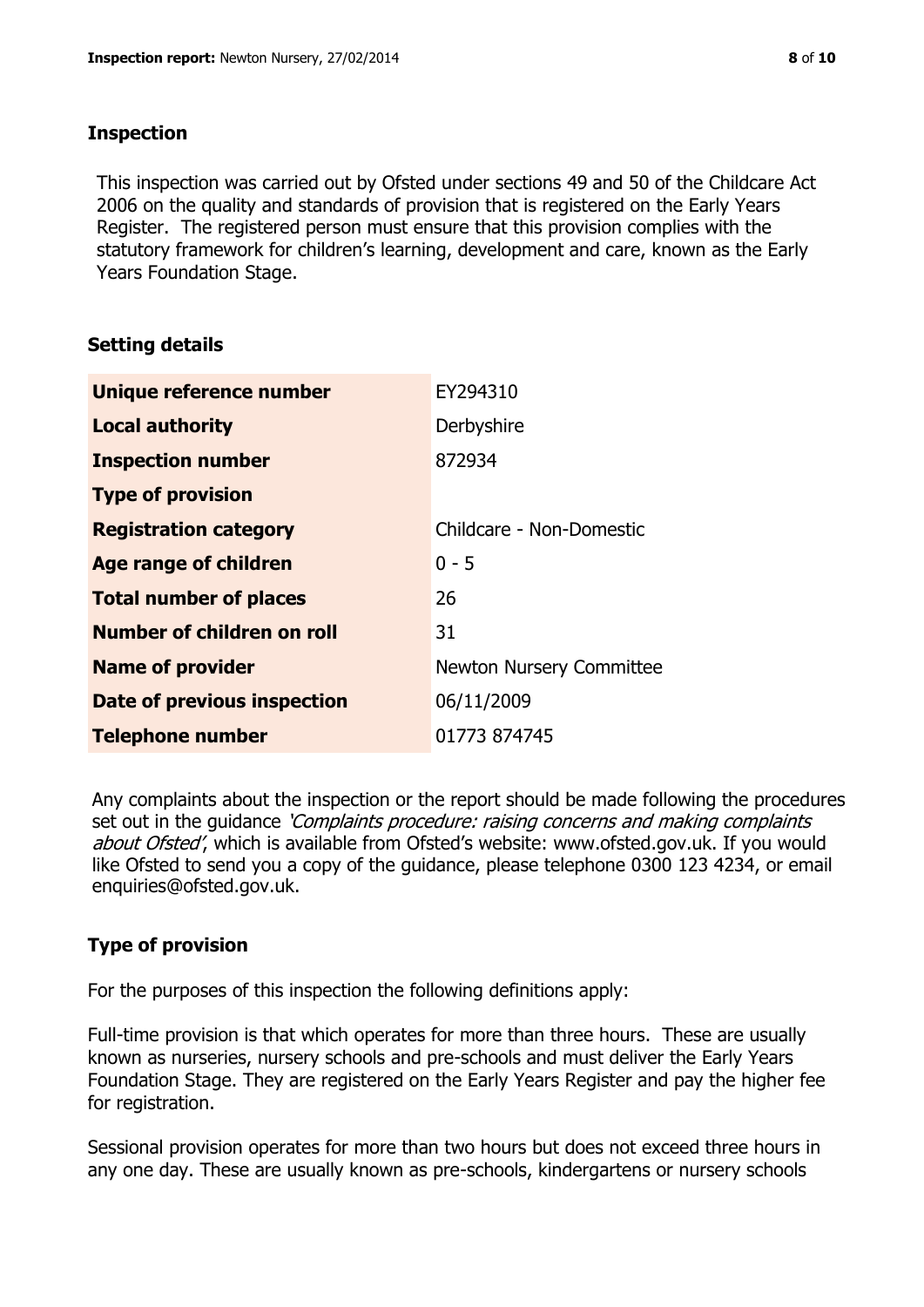and must deliver the Early Years Foundation Stage. They are registered on the Early Years Register and pay the lower fee for registration.

Childminders care for one or more children where individual children attend for a period of more than two hours in any one day. They operate from domestic premises, which are usually the childminder's own home. They are registered on the Early Years Register and must deliver the Early Years Foundation Stage.

Out of school provision may be sessional or full-time provision and is delivered before or after school and/or in the summer holidays. They are registered on the Early Years Register and must deliver the Early Years Foundation Stage. Where children receive their Early Years Foundation Stage in school these providers do not have to deliver the learning and development requirements in full but should complement the experiences children receive in school.